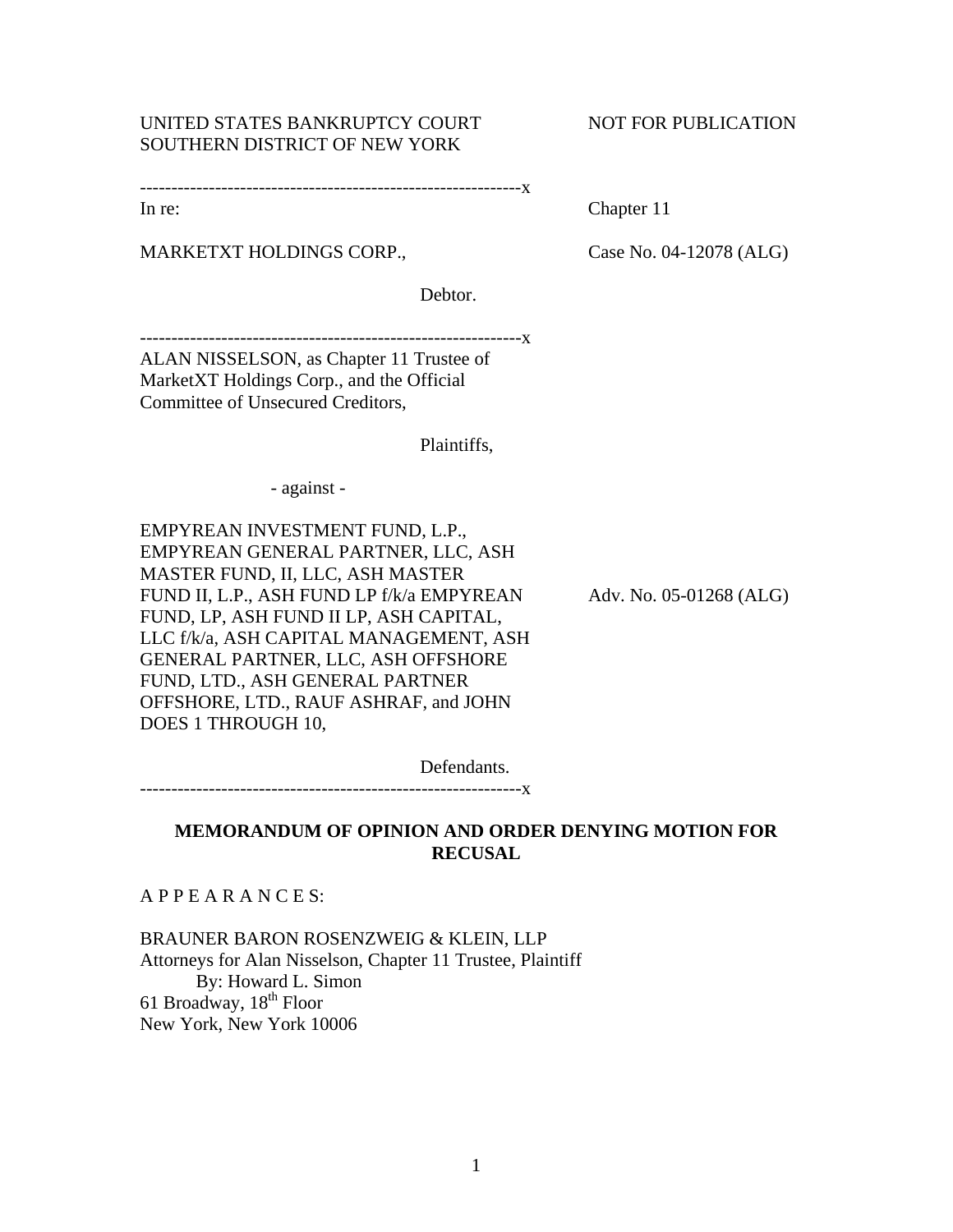KAYE SCHOLER LLP Attorneys for the Official Committee of Unsecured Creditors, Plaintiff By: Lester M. Kirshenbaum Margarita Y. Ginzburg Dina Rovner 425 Park Avenue New York, New York 10022

DENNER ASSOCIATES, P.C. By: Gary G. Pelletier Four Longfellow Place, 35<sup>th</sup> Floor Boston, Massachusetts 02114

- and -

J.L. SAFFER, P.C. By: Jennifer L. Saffer 20 Vesey Street,  $7<sup>th</sup>$  Floor New York, New York 10007

Attorneys for Defendants

# **ALLAN L. GROPPER UNITED STATES BANKRUPTCY JUDGE**

 Before the Court is a motion by the above-captioned defendants (the "Defendants") for an order that this Court recuse itself from any further role in this adversary proceeding. The Defendants argue that the undersigned became a fact witness when he acquired "personal knowledge" of a disputed evidentiary fact concerning the proceeding. The Chapter 11 Trustee and the Official Committee of Unsecured Creditors (collectively, the "Trustee") contend that this motion is untimely, that the "personal knowledge" was obtained regularly in the course of the Court's judicial duties and is therefore not cause for recusal. For the reasons stated below, the motion is denied.

# **BACKGROUND**

 On July 11, 2005, Plaintiffs brought a motion (i) to hold Defendant Rauf Ashraf in contempt of court for violation of a Court order put on the record at a hearing on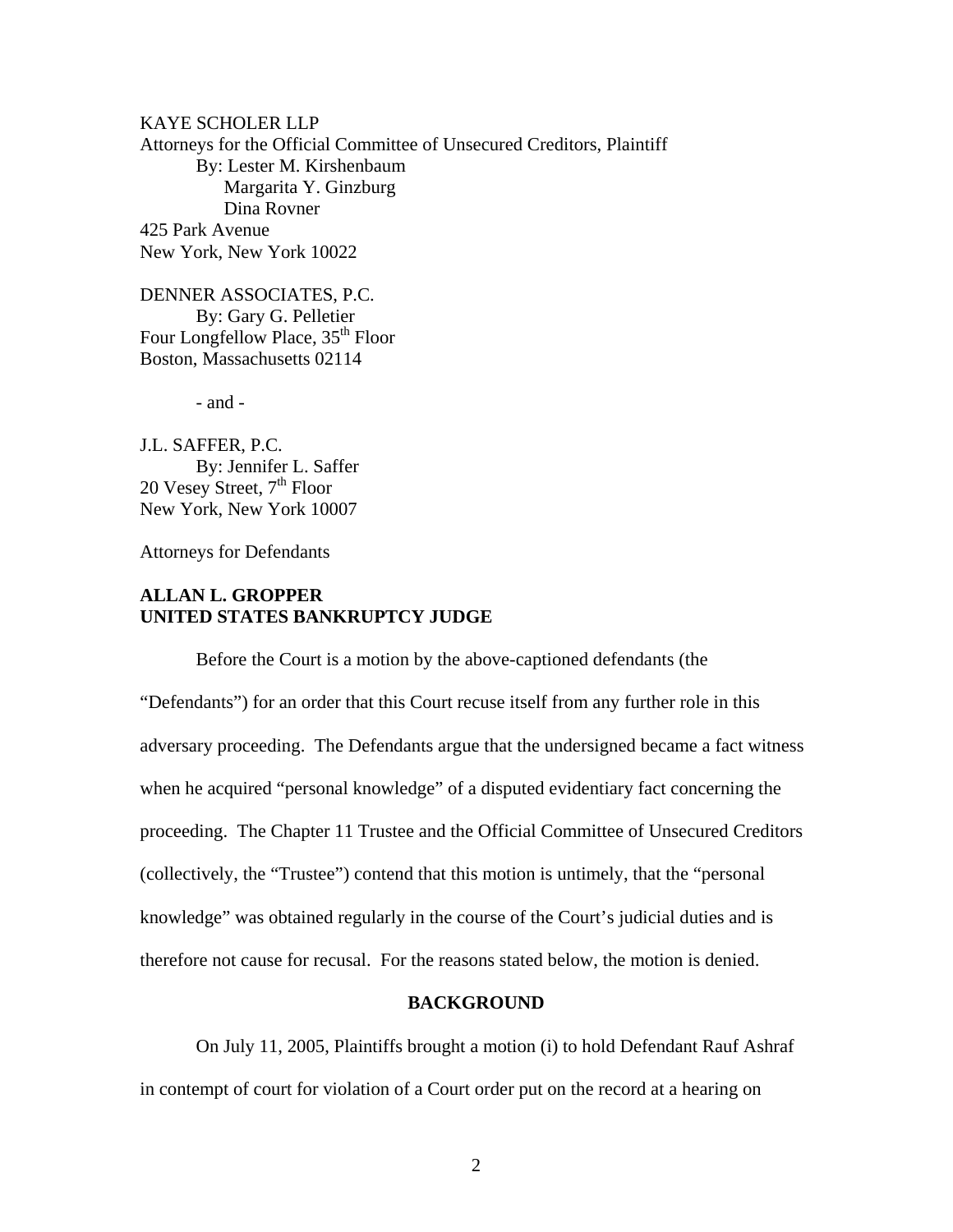March 18, 2005 (the "Order") and (ii) to require the Defendants to restore \$6.7 million to funds that had been restrained pursuant to the Order. After numerous days of testimony and closing arguments, it was discovered that the Court reporter had apparently incorrectly transcribed the March  $18<sup>th</sup>$  hearing record. On September 12, 2005, the Court reopened the record to hear the testimony of the Court reporter and to admit into evidence a tape recording of the March  $18<sup>th</sup>$  hearing, the corrected transcript version of the March 18<sup>th</sup> hearing, as transcribed by the original Court reporter, and a third transcript version of the March  $18<sup>th</sup>$  hearing offered by the Defendants. The parties subsequently filed posttrial briefs. On January 10, 2006, the Court issued a Memorandum of Opinion, familiarity with which is assumed (the "Opinion"), finding the Defendants in civil contempt and in breach of an agreed stipulation made in open court. The Opinion contained a footnote referring to the third version of the transcript (offered by the Defendants) and noting: "This version differs from the corrected version principally by changing the last word from 'amended' to 'made.' Having heard the recordings and spoken the words, the Court rejects this version." (Mem. of Opinion at 10 n.9.)

On January 20, 2006, the Defendants filed a motion for reconsideration. On January 27, 2006, the Court denied the motion for reconsideration and signed an order granting the contempt motion based on the Court's findings as stated in the Opinion. On February 8, 2006, the Defendants filed the motion for recusal at issue here, claiming that the Court engaged in "a serious breach of the Code of Judicial Conduct" in deciding the motion for contempt. (Def. Mot. for Judicial Recusal at 1.) On March 17, 2006, the Court heard oral argument on the motion.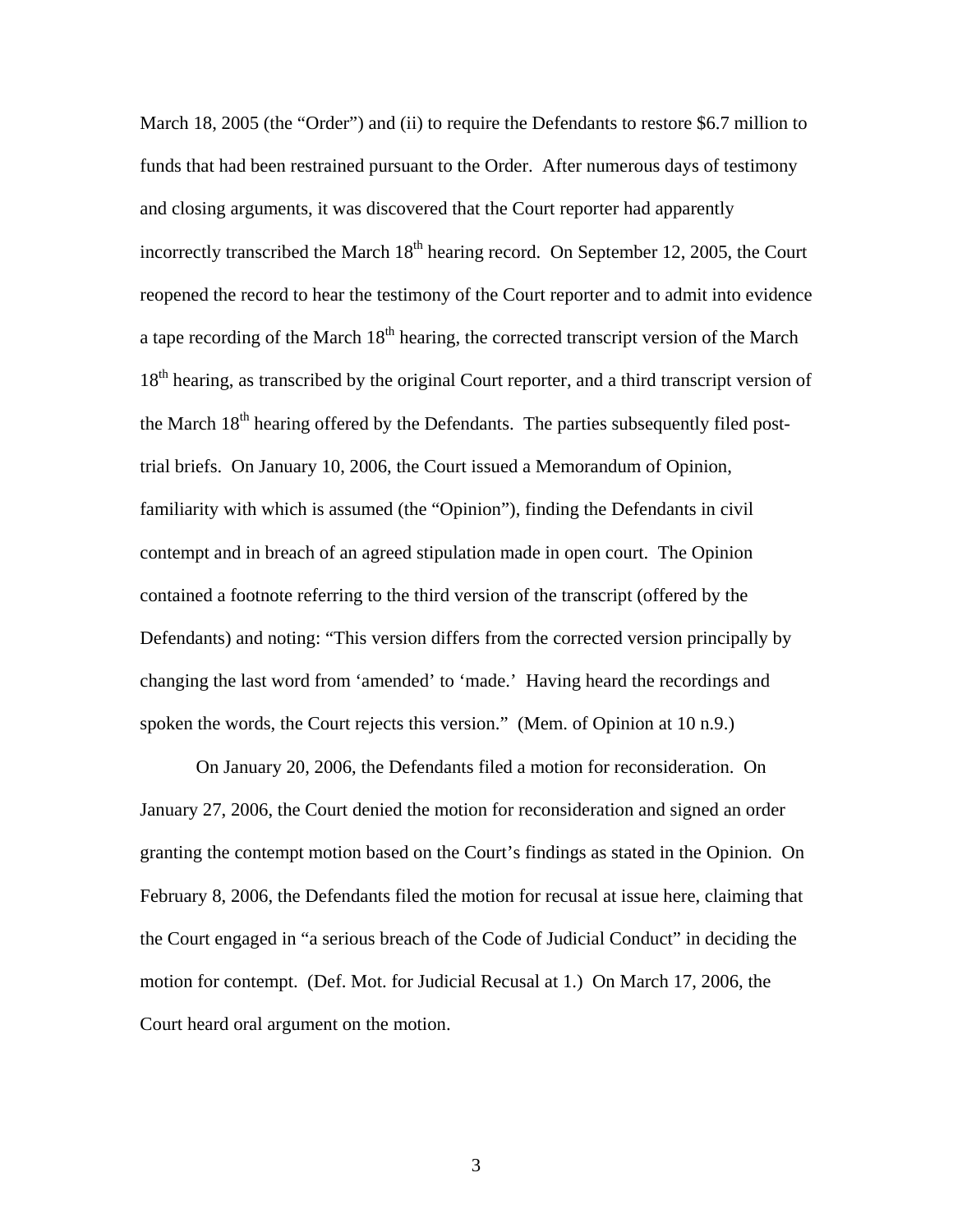## **DISCUSSION**

 28 U.S.C. § 455(b)(1) and Canon 3(C)(1)(a) of the Code of Judicial Conduct require, in pertinent part, that a judge disqualify himself "where he has ... personal knowledge of disputed evidentiary facts concerning the proceeding." A presiding judge considers disqualification in the first instance because that judge can best "appreciate the implications of those matters alleged in a recusal motion," and balance the need for "public confidence in the judiciary against the possibility that those questioning [his] impartiality might be seeking to avoid the adverse consequences of [his] presiding over their case." *In re Certain Underwriter*, 294 F.3d 297, 302 (2d Cir. 2002), citing *In re Drexel Burnham Lambert, Inc.*, 861 F.2d 1307, 1312 (2d Cir. 1988). A judge "is as much obliged not to recuse [himself] unnecessarily as [he] is obliged to recuse [himself] when necessary." *Id.* (inner quotations omitted).

The standard for recusal "is an objective one, and asks whether a reasonable person knowing all of the facts would conclude that the judge's impartiality could reasonably be questioned." *Omega Eng'g, Inc. v. Omega, S.A.*, 432 F.3d 437, 447 (2d Cir. 2005); *Painewebber Inc. v. Nwogugu*, 1998 WL 912062, at \*2 (S.D.N.Y. 1998). A recusal motion "must include a factual foundation to support the charge." *Painewebber Inc.*, 1998 WL 912062, at \*2.

No reasonable person could conclude that this Court became a fact-witness or partial by virtue of the matters complained of by the Defendants. The ground for recusal involves factual findings regarding the transcript of the March 18<sup>th</sup> hearing, including a sentence found in a footnote of the Opinion, which states, "This version differs from the corrected version principally by changing the last word from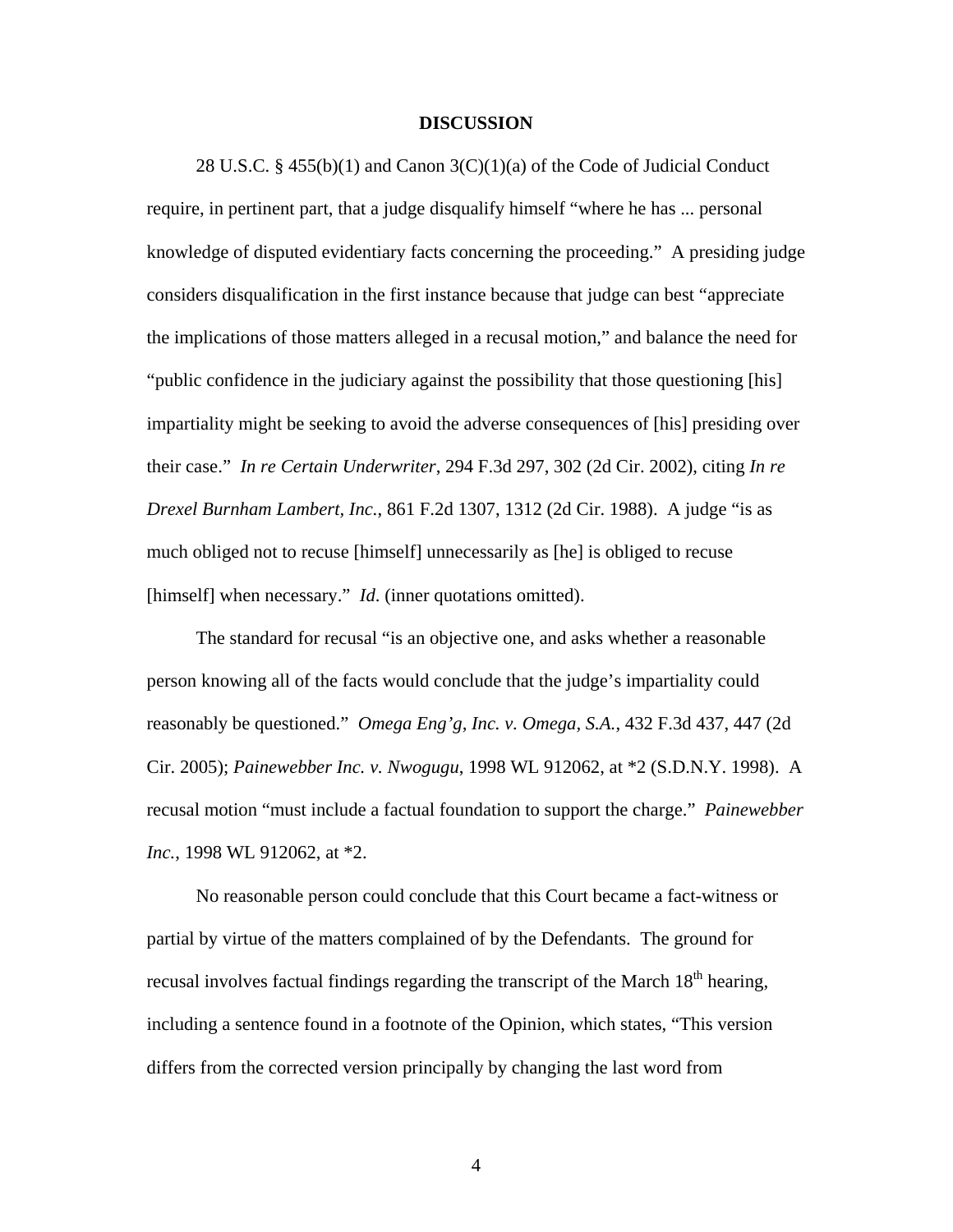'amended' to 'made.' Having heard the recordings and spoken the words, the Court rejects this version." (Mem. of Opinion at 10 n.9.) The Opinion and footnote reflect judicial findings based on the Court's having heard the transcripts and having had its words transcribed, and the Court's own knowledge was referenced. Nevertheless, this does not mean the Court was required to recuse, as knowledge "gained from the judge's discharge of his judicial function is not a ground for disqualification under 28 U.S.C. § 455(b)(1)." *Omega Eng'g, Inc.*, 432 F.3d at 447-48.

In *Omega Engineering, Inc.*, it was argued that the magistrate judge should have recused himself from considering Omega Engineering's motion to enforce a settlement agreement on the ground that he had personal knowledge of disputed facts concerning the negotiation of the settlement. The magistrate judge held that recusal was unwarranted because "his knowledge of the case resulted solely from his judicial role." *Id*. at 443. In affirming, the Second Circuit stated that

the magistrate judge's knowledge of the Settlement Agreement arose solely from his judicial duty to oversee the settlement conference. He was not involved in the actual negotiations, but simply observed them and provided facilities to support the settlement. Since his knowledge was not extrajudicial, it was not an abuse of his discretion to decline to recuse himself.

*Id*. at 448.

As in *Omega Engineering, Inc.*, the Court's knowledge here was not extrajudicial, but rather, gained from the Court's discharge of its judicial function. It is well-settled law that determining "the weight and credibility of the evidence is the special province of the trier of fact." *Inwood Labs., Inc. v. Ives Labs., Inc.*, 456 U.S. 844, 856 (1982). This holds true "even when the district court's findings do not rest on credibility determinations, but are based on physical or documentary evidence or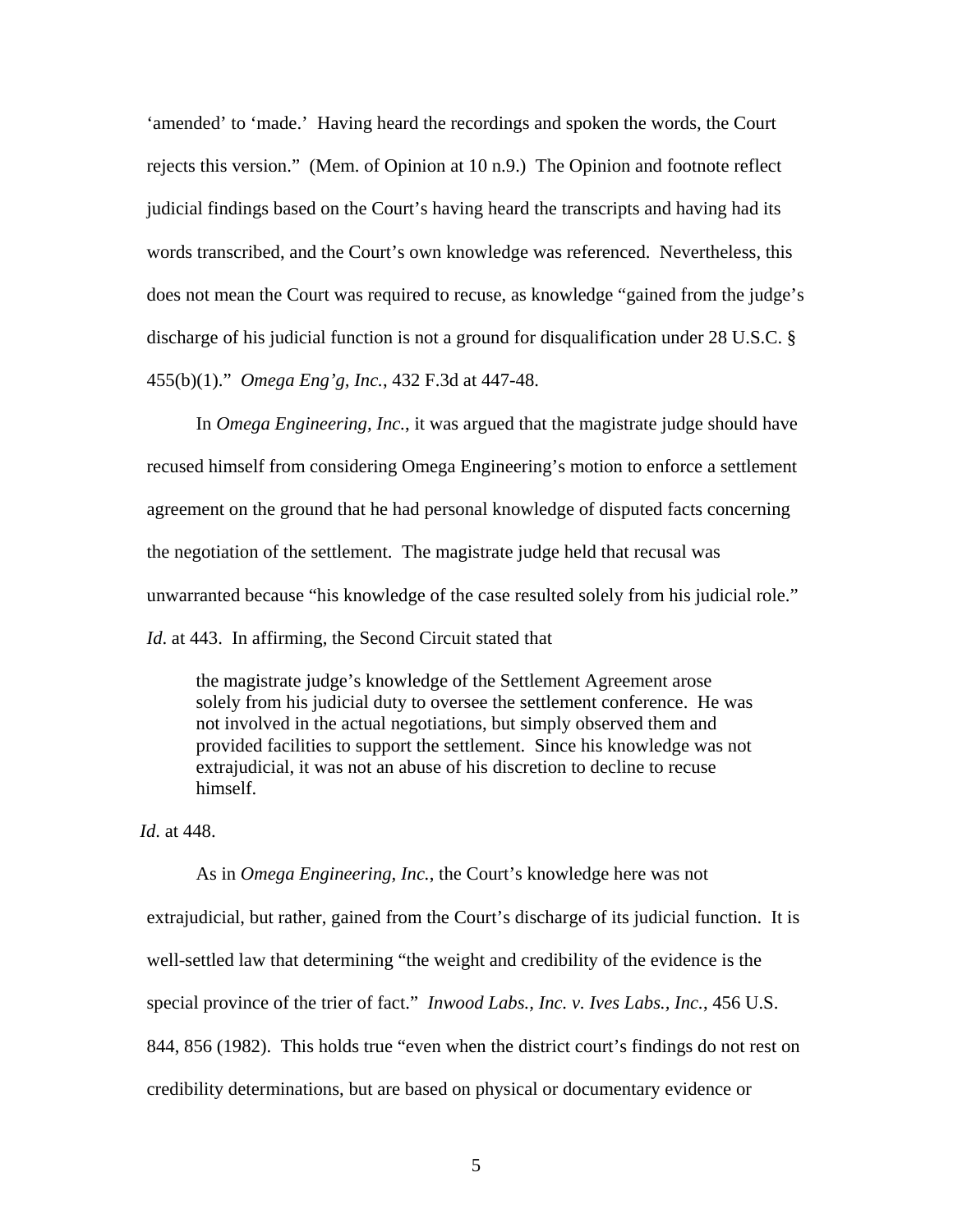inferences from other facts." *Anderson v. City of Bessemer City, N.C.*, 470 U.S. 564, 565 (1985). These principles remain relevant even though the Court made a determination because it had "heard the recordings" and "spoken the words." On the contrary, "any opinions based on facts introduced or events occurring in the course of the current proceedings, do not constitute grounds for recusal." *In re Criminal Contempt Proceedings Against Crawford*, 133 F.Supp.2d 249, 264 (W.D.N.Y. 2001) (discussed in the context of  $\S$  455(a)).

In the instant case, all three transcripts were introduced at trial, all parties had the opportunity to question the Court reporter, and all parties heard the audio recording in court. The Court, therefore, could and did base its conclusions on proceedings held on the record. Moreover, any appellate court would be able to review the record in its entirety, including the audio recording. The availability of transcripts, recordings and a full record for appeal makes Defendants' reliance on *United States v. Columbia Broadcasting System, Inc.*, 497 F.2d 107 (5th Cir. 1974), misplaced. In *Columbia Broadcasting System*, the Fifth Circuit, reversing a criminal contempt conviction, held that a district judge should have disqualified himself before issuing a criminal contempt citation for violation of two court orders. The court orders at issue were delivered orally in the judge's chambers with no court reporter present. Since the original orders were verbal only, "it was necessary to prove their content at the contempt trial by the testimony of those individuals who had witnessed the conversation between the judge and the [defendants]." 497 F.2d at 108. Under these unusual circumstances, the Court held that the judge became a necessary witness. In *Omega Engineering*, by contrast,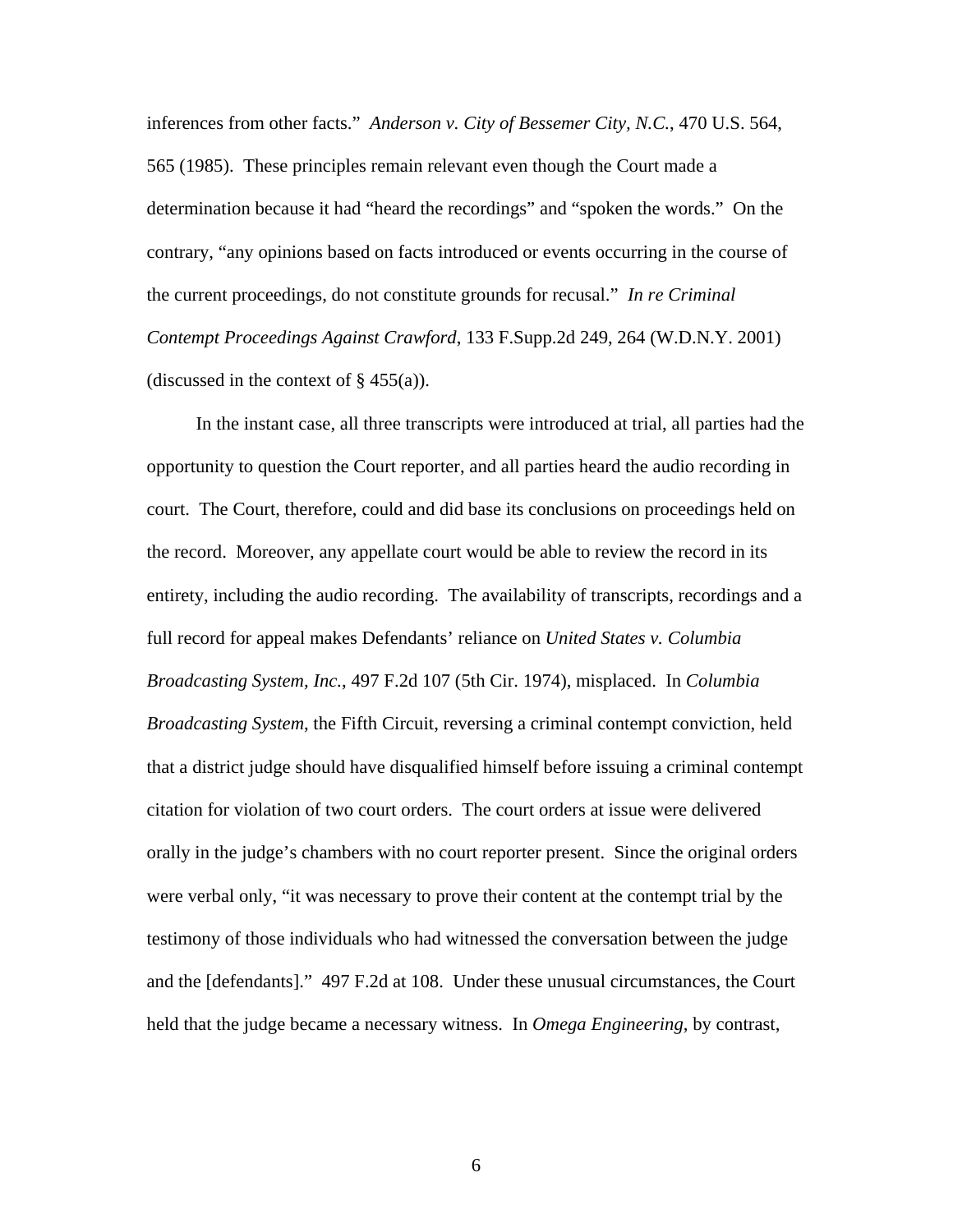the Court found that the magistrate judge's knowledge was not such as to require recusal.

Defendants also rely on *Kennedy v. Great Atlantic & Pacific Tea Co*., 551 F.2d 593 (5th Cir. 1977). There, the presiding judge's law clerk, who had been in court during the first trial of a slip and fall litigation, decided to visit, with his date, the site of the accident prior to a second trial. The law clerk and his date then testified at the trial that they had seen a puddle of water on the floor near the place where the plaintiff had fallen. The Fifth Circuit held that the potential for prejudice to the defendants' case from such testimony by the judge's law clerk was "too great for us to conclude that the trial court's overruling of the defendants' motion to prohibit the testimony of [the law clerk and his date] or, in the alternative, to disqualify himself from continuing in the trial was harmless error." 551 F.2d at 598-99. The Court also noted that it was the law clerk's "duty as much as that of the trial judge to avoid any contacts outside the record that might affect the outcome of the litigation." *Id.* at 596. In this case, the March  $18<sup>th</sup>$ order was issued in open court in the presence of a Court reporter and was recorded as well as transcribed. Further, the Court did not come into "contact" with anything outside of the record in deciding the contempt motion, basing its holding solely on judicial proceedings.

In addition to failure of the motion to meet the standards justifying recusal, the motion is untimely. Section 455 does not specify a time limit for a recusal motion but courts have implied a timeliness provision. *United States v. Brinkworth*, 68 F.3d 633 (2d Cir. 1995); *Apple v. Jewish Hosp. And Med. Ctr.*, 829 F.2d 326, 333 (2d Cir. 1987); *United States v. Daley*, 564 F.2d 645, 651 (2d Cir. 1977), *cert. denied*, 435 U.S. 933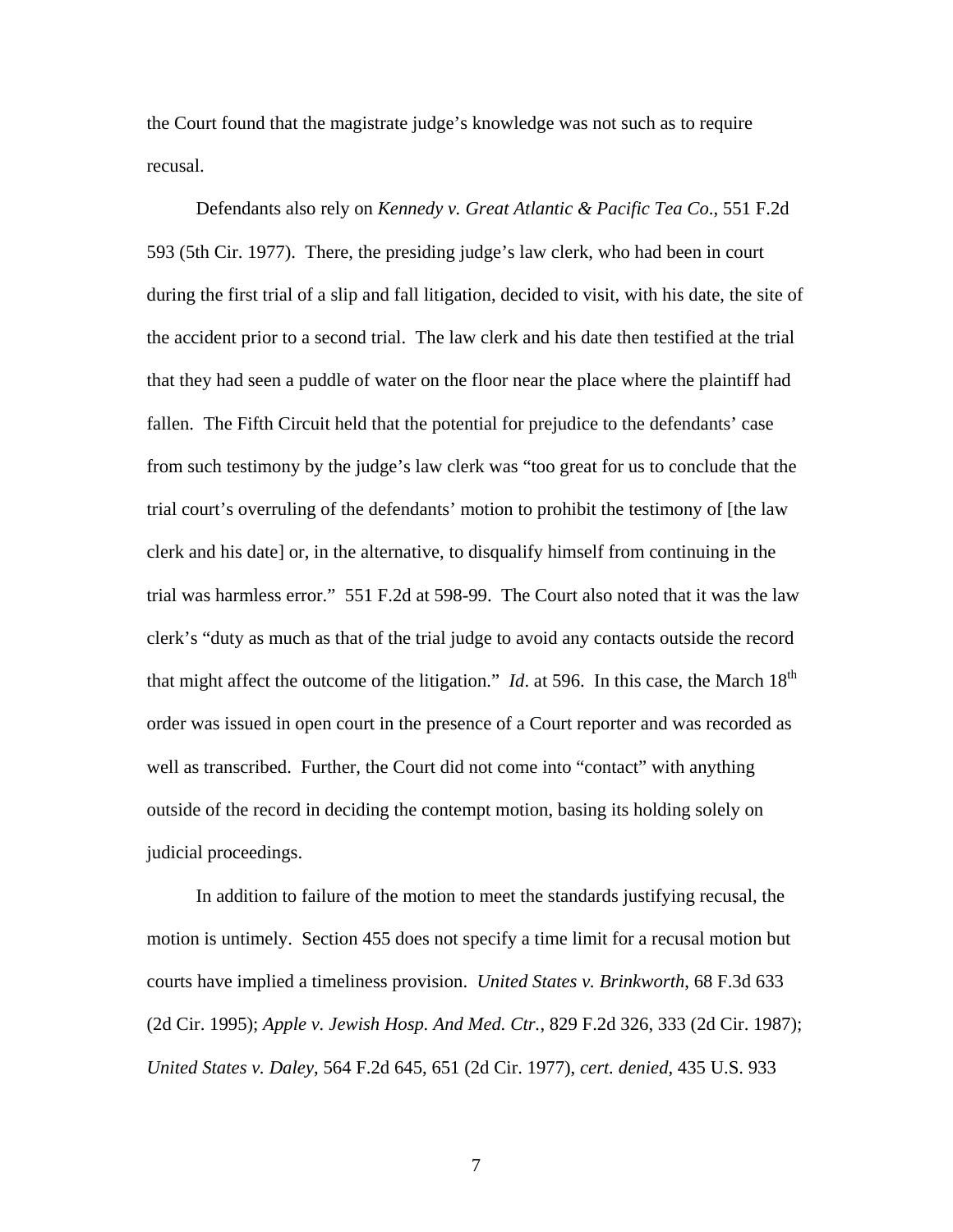(1978). Recusal motions should be made "at the earliest possible moment after obtaining knowledge of facts demonstrating the basis for such a claim." *Gil Enters., Inc. v. Delvy*, 79 F.3d 241, 247 (2d Cir. 1996), citing *Apple v. Jewish Hosp. And Med. Ctr.*, 829 F.2d at 333 (2d Cir. 1987). In the context of ongoing litigation, a prompt application affords the judge "an opportunity to assess the merits of the application before taking any further steps that may be inappropriate for the judge to take," and "avoids the risk that a party is holding back a recusal application as a fall-back position in the event of adverse rulings on pending matters." *In re Int'l Bus. Mach. Corp.*, 45 F.3d 641, 643 (2d Cir. 1995). A court considers the following factors when assessing the timeliness of a recusal motion: (i) whether the movant has participated in a substantial manner in trial or pre-trial proceedings; (ii) whether granting the motion would represent a waste of judicial resources; (iii) whether the motion was made after the entry of judgment; and (iv) whether the movant can demonstrate good cause for delay. *Apple*, 829 F.2d at 334 (internal citation omitted); *Painewebber Inc.*, 1998 WL 912062, at \*2.

Applying these factors to this case, a "motion for recusal made after the judgment is entered is presumptively untimely." *Painewebber Inc.*, 1998 WL 912062, at \*2; see also *Omega Eng'g, Inc.*, 432 F.3d at 448; *Apple*, 829 F.2d at 334; *United States v. Studley*, 783 F.2d 934 (9th Cir. 1986); *Davis v. Cities Serv. Oil Co.*, 420 F.2d 1278, 1282 (10th Cir. 1970). The Court in this case issued an Opinion on January 10, 2006, finding the Defendants in contempt, and signed an order to that effect on January 27, 2006. The Court at that time also denied the Defendants' motion for reconsideration. It was only after losing the motion for reconsideration that the